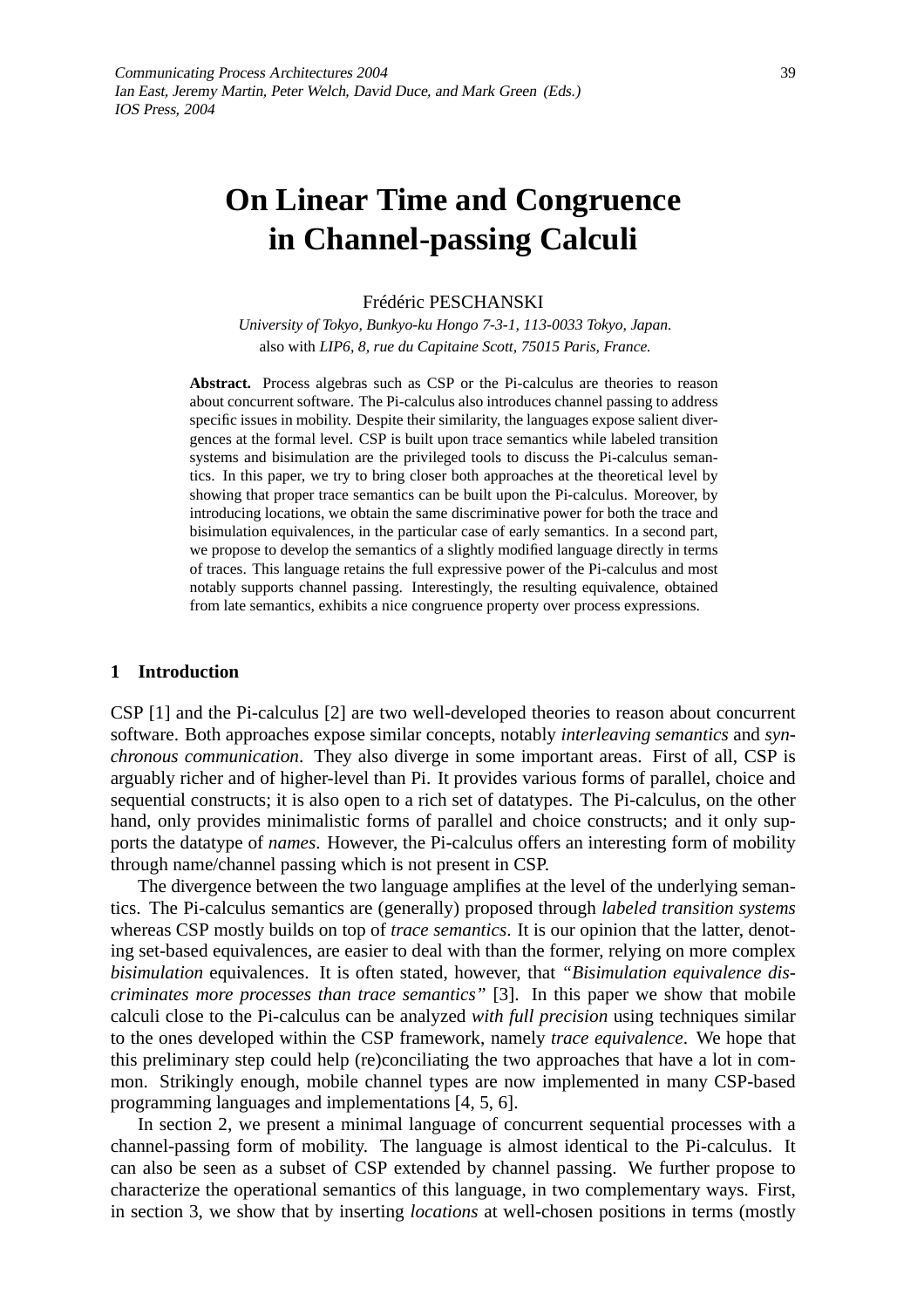| $\langle expr \rangle ::=$       |                                               | inert       |
|----------------------------------|-----------------------------------------------|-------------|
|                                  | $  ( \langle expr \rangle )$                  | precedence  |
|                                  | $ $ <prefix>.<expr></expr></prefix>           | sequence    |
|                                  | $  \nu(x) \langle expr \rangle$               | restriction |
|                                  | $\vert x=y \vert$ < expr>                     | match       |
|                                  | $\vert x \neq y \vert$ <expr></expr>          | mismatch    |
|                                  | $ <\epsilon xpr> + <\epsilon xpr>$            | choice      |
|                                  | $ \langle expr \rangle  \langle expr \rangle$ | parallel    |
|                                  | $  *<\epsilon xpr>$                           | replication |
| $\langle prefix \rangle ::= c!y$ |                                               | output      |
|                                  | c(0x)                                         | input       |
|                                  | $\tau$                                        | silent      |

Table 1: A common syntax for mobile calculi

around parallel and choice sub-terms), we can provide a linear-time form of Pi-calculus that retains all the features of its branching-time counterpart. We then prove that the LTS-based semantics can be equated to CSP-like trace semantics thus allowing reasoning based on both these complementary approaches. As a second contribution, developed in section 4, we take the counterpoint of developing CSP-like trace semantics directly, without having to construct a LTS first, on a slightly modified version of the language. Interestingly, this complementary development allows us to characterize a trace-based equivalence that enjoys a congruence property on process expressions which is not present in the "traditional" semantics for the Pi-calculus. A panorama of related work, a conclusion and a selection of references follow.

# **2 A Concurrent Language with Channel Passing**

Several theories for concurrency have been developed during the past twenty years. Some of these theories, often designed as *process calculi* or *process algebras*, focus on *compositional semantics*. In such approaches, the behavior of high-level components are explained in terms of their lower-level sub-components and the way they interact. Successful members of this compositional family include the *Communicating Sequential Processes* (CSP) work introduced by Hoare [1], the *Calculus of Communicating Systems* (CCS) by Milner, further developed in its mobile counterpart the *Pi-calculus* [2], and the *Algebra of Communicating Processes* by Bergstra and Klop [7]. Empirically, one can say that all these languages allow to express the behavior of concurrent and sequential processes that can communicate with each other. In this section we give the minimalistic syntax of such a process calculus, which is almost identical to the Pi-calculus but with an additional  $-$  and intentional  $-$  CSP "feel".

In Table 1 we give the BNF syntax of the proposed language. Concurrent processes are expressed as terms separated by the parallel construct (noted here  $\parallel$  as in the CSP). The following example is a canonical communication system:

$$
c!e.0 \parallel c?(x).P(x)
$$

Following the process algebra terminology, we can distinguish the *prefix* and the *continuation* of both processes. For example, the prefix of the left-side process is c!e (for *emitting the value* e *on the channel* c) and its continuation is 0 (for *terminating the process*). The prefix of the right-side process is  $c^2(x)$  which denotes the reception of a value through the channel c. The value is bound to name x in the continuation  $P(x)$ . So the rewrite we expect from such a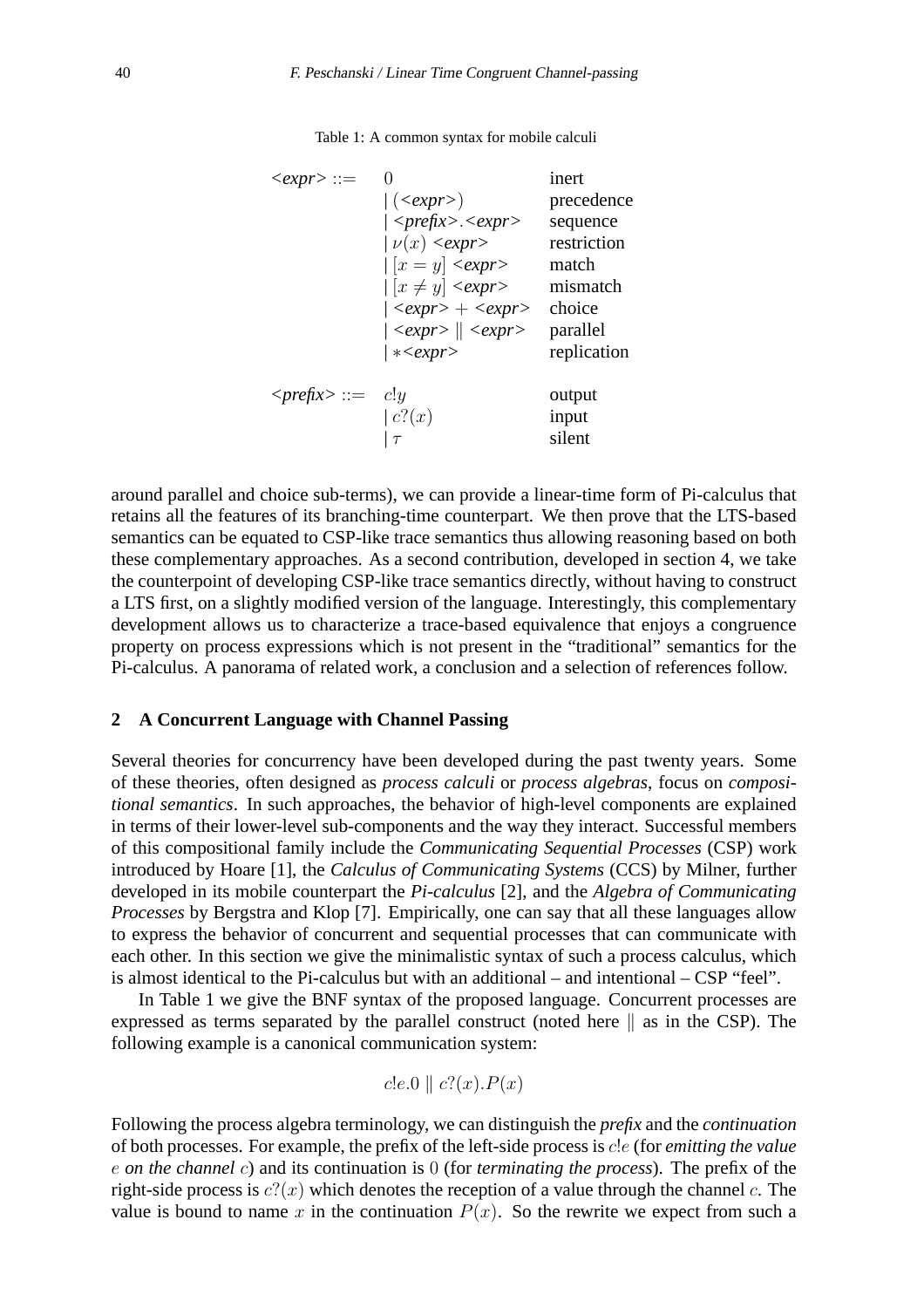term may be informally noted as follows:

$$
c!e.0 \parallel c?(x).P(x) \rightarrow 0 \parallel P(e)
$$

The 0 (inert) process of the Pi-calculus indicates a process termination. Since there is no sequential composition operator, it is not possible to synchronize on termination as in CSP. That is why trailing 0's may generally be omitted in terms, which might seems unfamiliar for CSP experts. Note that synchronization on termination can be encoded in the Pi-calculus, for example by introducing dedicated end channels.

The Pi-calculus also provides channel mobility, which we can illustrate on the following example:

$$
c!e.0 \parallel c?(x).x!f.0 \parallel e?(y).Q(y)
$$

The value  $e$  we pass through the channel  $c$  from the left-side process to the one in the middle is bound to  $x$  in the destination, which is then used as a channel. The expected rewrites for the previous example are as follows:

$$
c!e.0 \parallel c?(x).x!f.0 \parallel e?(y).Q(y) \rightarrow 0 \parallel e!f.0 \parallel e?(y).Q(y)
$$
  

$$
\rightarrow 0 \parallel 0 \parallel Q(f)
$$

One may also employ *restriction* ( $\nu$  construct) to encapsulate names/channels. Consider the following variant of the previous example:

$$
\nu(\mathbf{e})(\mathbf{c}!\mathbf{e}.\mathbf{0}) \parallel c?(x).x!f.0 \parallel e?(y).Q(y)
$$

Here, the name  $e$  is restricted to the scope of the left process. This means that the name  $e$  in the right process, which is a free name, is different from the bound occurrence of  $e$  in the left process. The rewrite we expect is as follows:

$$
\nu(\mathbf{e})(\mathbf{c}!\mathbf{e}.\mathbf{0}) \parallel c?(x).x!f.0 \parallel e?(y).Q(y) \rightarrow \nu(\mathbf{e})(\mathbf{0} \parallel \mathbf{e}!\mathbf{f}.\mathbf{0}) \parallel e?(y).Q(y)
$$

The highlighted scope modification is called a *scope extrusion*, it will be discussed in the next section. The difference with the previous example is that no more rewrite is possible since we cannot extend further the scope of  $e$  to the right-side process without renaming either the restricted  $e$  (inside the  $\nu$ ) or the free one (outside). Unlike CSP, the proposed language does not provide a recursion operator. But such an operator can be encoded using *replication* (∗ operator) and communication (see [2]). Moreover, only the datatype of *names* (sometimes considered as channels) is available. Names can solely be tested for (in)equality using the *match*  $[x = y]$  and *mismatch*  $[x \neq y]$  operators.

As such, the proposed language, which is equivalent to the Pi-calculus, can be seen as a severe restriction if compared to the CSP language. Except for communication prefixes and generalized forms of parallel and choice operators, most of CSP is not supported. However, channel passing itself gives almost all its expressiveness to the Pi-calculus, as largely exemplified in the literature (starting from [2]).

# **3 Linear-time Channel Passing**

*Bisimulation* and *trace equivalences* are often opposed in the literature. Even in introductory textbooks (such as [3]), the former is generally considered as a *finer* equivalence (*i.e.* it discriminates more processes) than the latter.

Consider the following process expressions:

$$
a!e.c!f + b!e.d!g
$$
 and  $a!e.c!f + a!e.d!g$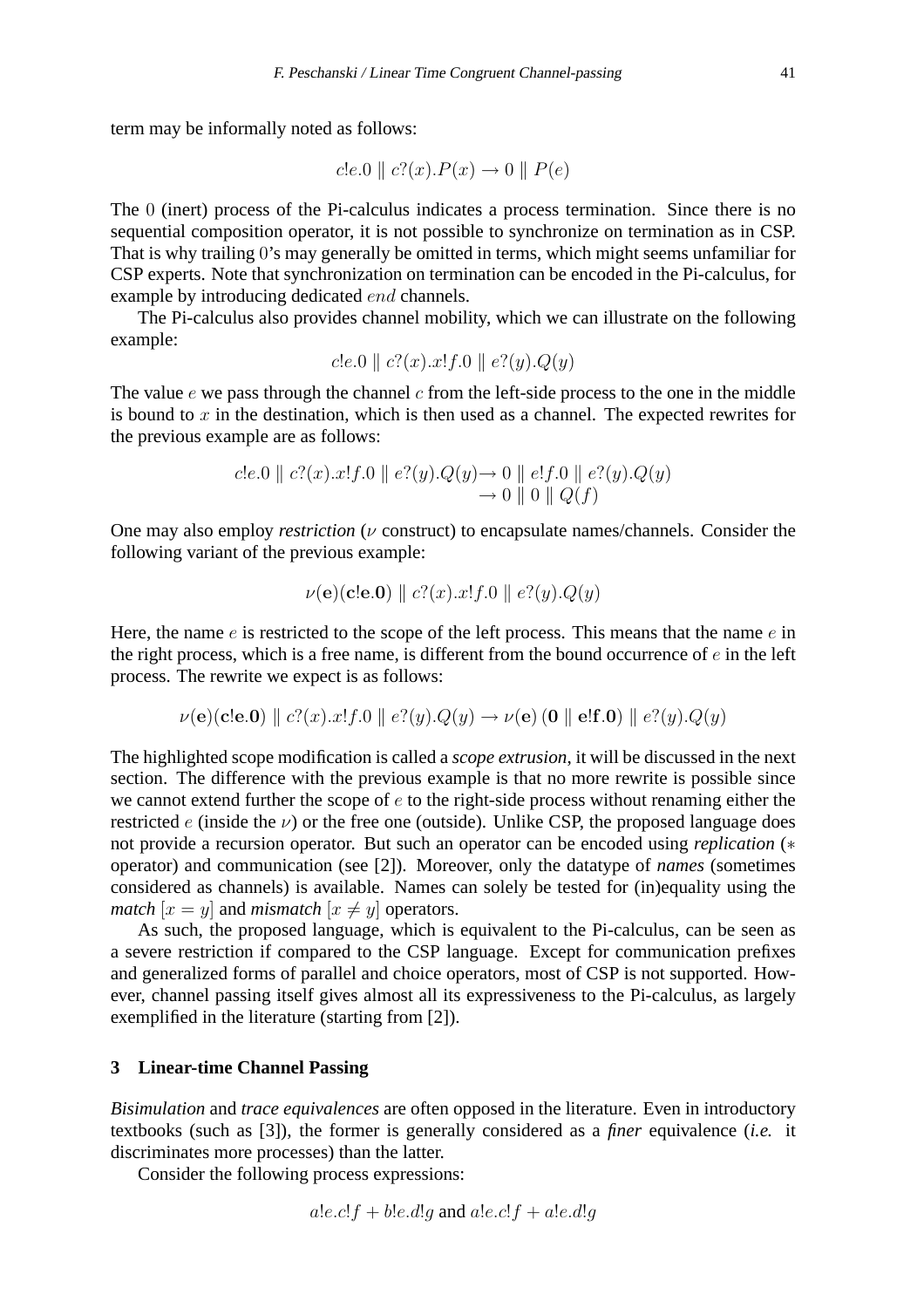

Figure 1: Branching vs linear-time tree structures

These expressions can be represented as tree structures (cf. figure 1). The left tree represents the behavior of the left process that can first perform either an output on  $a$  or an output on  $b$ , non-deterministically. If ale occurs, then  $c!f$  follows, or if ble occurs, then  $d!g$  follows. This *linear-time* behavior can be fully and naturally characterized with both trace and bisimulation equivalences. This is not true for the right-side process expression which exhibits *branchingtime* semantics. In that case, the first action that can occur is always an output of a name  $e$ on a. Then, either c!f or d!g can follow. But the *choice* among which of these should occur is performed at the time a.l.e occurs. Trace equivalence will equate such process to a less precise  $a!e.(c!f + d!q)$ . Intuitively, you cannot discriminate the "left" a!e and the "right" a!e. Bisimulation equivalence, in contrast, properly discriminates here.

# 3.1 <sup>A</sup> Linearized Language with Locations

*Trace equivalence* can be extended with *stable failures* and *divergences* in order to obtain a more precise equivalence [1]. However, the resulting model does not integrate channel passing. In this paper, we thus propose a complementary approach which consists in changing slightly the language of section 2 so that trace semantics may be used even in the case of branching-time behaviors (such as the "splitting" action a!e in our example).

## Table 2: The syntax enriched with locations

| $\langle expr \rangle ::=$                | $[0]$ @l                                                                                          | inert                      |
|-------------------------------------------|---------------------------------------------------------------------------------------------------|----------------------------|
|                                           | $\vert [(\langle expr \rangle)]@l$                                                                | precedence                 |
|                                           | $\vert \vert \langle \text{prefix} \rangle \langle \text{expr} \rangle \vert \mathcal{Q} \vert$   | sequence                   |
|                                           | $  \nu(x)   \langle expr \rangle   \&0$                                                           | restriction                |
|                                           | $\left  \left[ x = y \right] \right  \leq \exp\left  \left[ \odot \right] \right $                | match                      |
|                                           | $\left  \left[ x \neq y \right] \right  \leq \exp\left  \left[ \odot \right] \right $             | mismatch                   |
|                                           | $  \left[ \langle expr \rangle \right] @ l_1 + \left[ \langle expr \rangle \right] @ l_2$         | choice $(l_1 \neq l_2)$    |
|                                           | $  \left[ \langle expr \rangle \right] @ l_1 \parallel \left[ \langle expr \rangle \right] @ l_2$ | parallel( $l_1 \neq l_2$ ) |
|                                           | $\vert$ [* <expr><math>\vert \mathcal{Q}</math>l</expr>                                           | replication                |
|                                           |                                                                                                   |                            |
| $\langle \textit{prefix} \rangle ::= c!y$ |                                                                                                   | output                     |
|                                           | c(2(x) )                                                                                          | input                      |
|                                           | $\tau$                                                                                            | silent                     |

Our objective is to "linearize" the language and its semantics using *locations*. These are simple positional informations inserted into terms. The updated syntax is presented in Table 2. In this variant, a process P must be written  $[P]$  which means intuitively that P "resides" at" location *l*. Two processes  $P$  and  $Q$ , if composed in parallel, must reside at locations that are *different*. For instance, we write:

$$
[P]@l_1 \parallel [Q]@l_2 \text{ with } l_1 \neq l_2
$$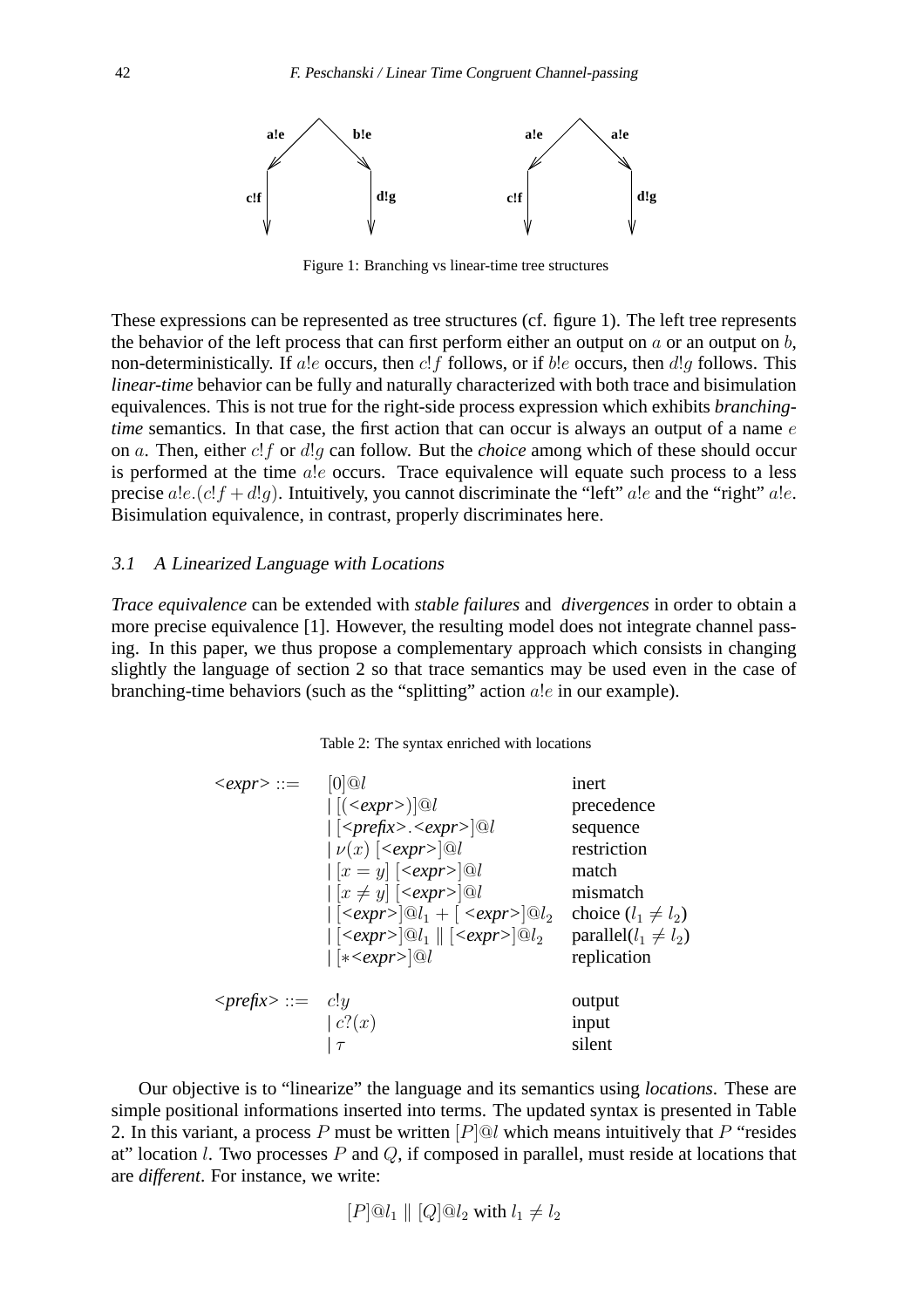The only operation available on locations is to test their (in)equality,  $l_1 = l_2$  or  $l_1 \neq l_2$ . It is important to note that locations are here abstract entities that do not only help at separating concurrent processes. In fact, locations must also be used to disambiguate choice alternatives. Suppose we decorate the branching trees with locations, as depicted on figure 2. In the localized syntax, the two processes may be written as follows:

 $[a!e.[c!f]@l_3@l_1 + [b!e.[d!g]@l_4@l_2$  and  $[a!e.[c!f]@l_3@l_1 + [a!e.[d!g]@l_4@l_2$ 



Figure 2: Linearized tree structures with locations

On the right-side of figure 2 we can see that locations solve the branching-time vs. lineartime issue. Now the choice of which among the "left" or "right" a!e should occur is captured by the two distinct traces  $a!e@l_1$  and  $a!e@l_2$ .

# 3.2 LTS-based Operational Semantics

We propose in this section the operational semantics of our channel-passing language using labeled transition systems. The presentation is brief since it is not the purpose of this paper to discuss precisely the LTS-based semantics, which are fully exposed in various documents (*e.g.* [8]). It is common to develop two levels in the semantics: *(i)* a *structural congruence* noted  $\equiv$  (for now also noted  $\equiv$ <sub>(2)</sub>) which equates "trivially" equivalent processes, and *(ii)* a set of *inference rules*, presented in the structural operational semantics style, from which the behavior of a process expression can be derived. We suppose the existence of two functions over processes fn([P]@l) and bn([P]@l) respectively denoting the *free names* and *bound names* of P. Names can be bound in either input prefix or restriction scopes. Note that locations are not considered as names and are thus "invisible" for these functions.

The structural congruence is defined by the axioms of Table 3. First, by rule (1), terms are alpha-convertible as in the lambda-calculus. Rules  $(2)$ ,  $(3)$  and  $(4)$  allow to simplify expressions by removing unnecessary locations. Parallel and choice operators expose common abelian monoid laws (commutativity, associativity and unit), as expressed by rules (5) to (10). Rules (11) and (12) are elimination rules for the match and mismatch operators. Rule (13) gives the semantics for replicated processes. Note that a fresh location must be introduced here. The most interesting rules are the last ones: they "implement" the combination of channel passing and restriction. For example, rule (14) states that a restricted name (a name in the scope of a  $\nu$ ) can see its scope *extruded* (if we read the equivalence from rightto-left) or conversely *intruded* within parallel constructs if there is no name conflict. More precisely, if read right-to-left, the rule states that a name x with restricted scope  $[Q] \textcircled a_2$  can see its scope extruded to  $[P]@l_1 \parallel [Q]@l_2$  if x is not a free name of P. The remaining rules (15) to (18) describe similar interactions with restricted names.

In the operational semantics defined in Table 4, the  $(Struct)$  rule establishes the connection with the structural congruence. The  $(In)$ ,  $(Out)$  and  $(Tau)$  rules relate the prefixes of the languages to labels in the transition systems. The possible labels (or actions) are  $a$ ?u@l (input),  $a!x@l$  (output),  $a!vx@l$  (*bound output*) and  $\tau@L$  (silent step, with possible multiple locations). Note that the labels are also localized, as suggested previously. We use the *early*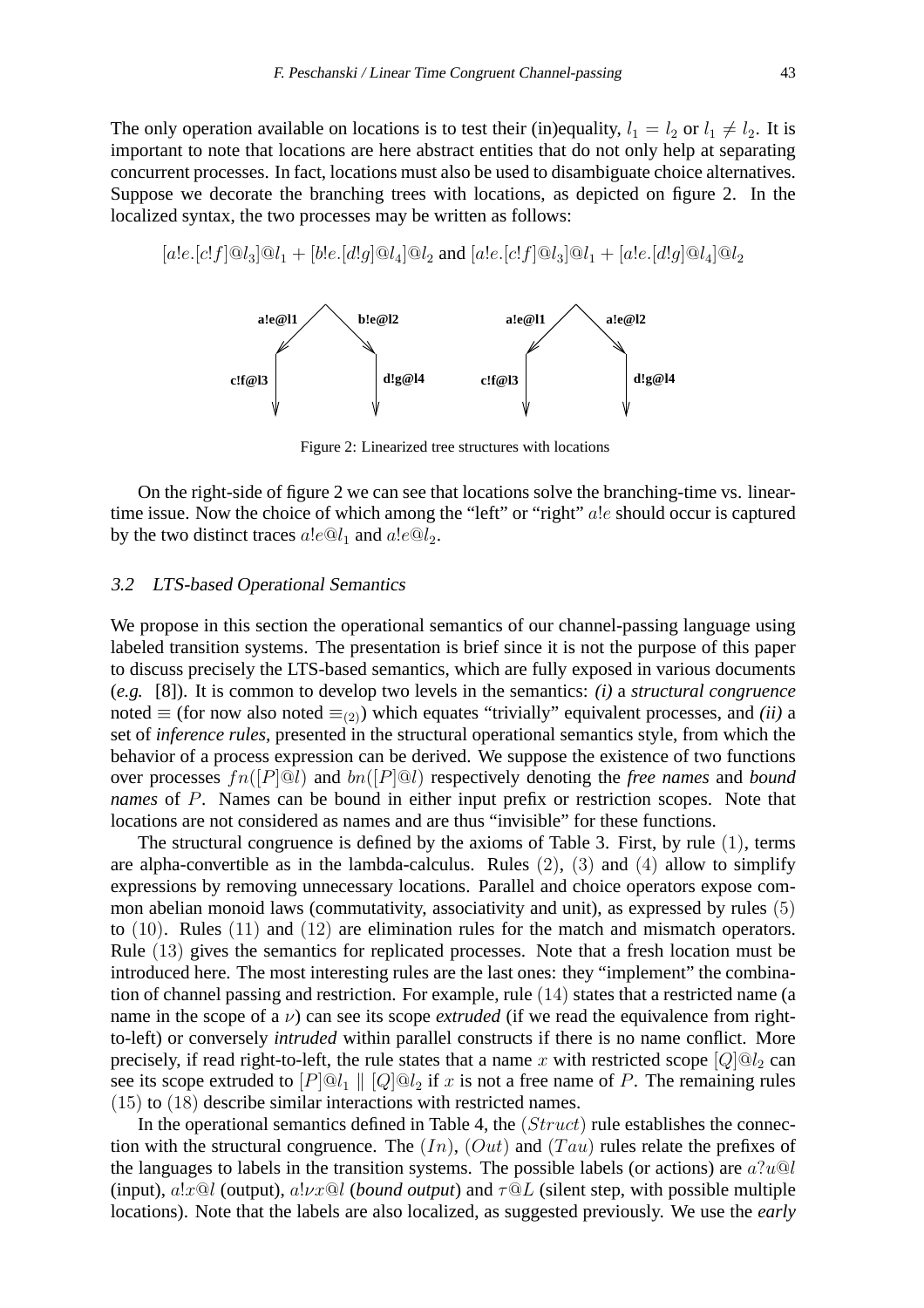Table 3: Definition of structural congruence

- (1)  $[P]@l \equiv_{(2)} [Q]@l$  if P and Q are variants of alpha-conversion
- (2)  $[|P]\mathbb{Q}l_2]\mathbb{Q}l_1 \equiv_{(2)} [P]\mathbb{Q}l_2$
- (3)  $[|P|@l_2] \ | [Q]@l_3]@l_1 \equiv_{(2)} [P]@l_2] \ | [Q]@l_3$
- (4)  $[|P]@l_2 + [Q]@l_3]@l_1 \equiv_{(2)} [P]@l_2 + [Q]@l_3$
- (5)  $[P]@l_1 \parallel [Q]@l_2 \equiv_{(2)} [Q]@l_2 \parallel [P]@l_1$
- (6)  $(|P|@l_1 || [Q]@l_2) || [R]@l_3 \equiv_{(2)} [P]@l_1 || ([Q]@l_2 || [R]@l_3)$
- (7)  $[P]@l_1 \parallel [0]@l_2 \equiv_{(2)} [P]@l_1$
- (8)  $[P]@l_1 + [Q]@l_2 \equiv_{(2)} [Q]@l_2 + [P]@l_1$
- (9)  $([P]\mathbb{Q}l_1 + [Q]\mathbb{Q}l_2) + [R]\mathbb{Q}l_3 \equiv_{(2)} [P]\mathbb{Q}l_1 + ([Q]\mathbb{Q}l_2 + [R]\mathbb{Q}l_3)$
- $(10)$   $[P]@l_1 + [0]@l_2 \equiv_{(2)} [P]@l_1$
- (11)  $[x = y][P]@l \equiv [P]@l$  if  $x = y$ ,  $[0]@l$  either
- (12)  $[x \neq y][P] @ l \equiv [P] @ l \text{ if } x \neq y, [0] @ l \text{ either}$

(13) 
$$
[*P]@l_1 \equiv_{(2)} [*P]@l_1 \parallel [P]@l_2
$$
 with  $l_1 \neq l_2$ 

- (14)  $\nu(x)([P]@l_1 \parallel [Q]@l_2) \equiv [P]@l_1 \parallel \nu(x)[Q]@l_2$  if  $x \notin fn(P)$
- (15)  $\nu(x)([P]@l_1 + [Q]@l_2) \equiv [P]@l_1 + \nu(x)[Q]@l_2$  if  $x \notin fn(P)$
- (16)  $\nu(x)[u = v][P]@l \equiv [u = v]\nu(x)[P]@l$  if  $x \neq u$  and  $x \neq v$
- (17)  $\nu(x)[u \neq v][P] \otimes l \equiv [u \neq v]\nu(x)[P] \otimes l \text{ if } x \neq u \text{ and } x \neq v$
- (18)  $\nu(x)\nu(y)[P]@l \equiv \nu(y)\nu(x)[P]@l$

Table 4: Definition of transition rules

$$
[P]\textcircled{a}l = [P']\textcircled{a}l \quad [P]\textcircled{a}l \stackrel{\alpha}{\longrightarrow} [Q]\textcircled{a}l' \quad [Q']\textcircled{a}l' = [Q']\textcircled{a}l' \quad (Struct)
$$
\n
$$
[P]\textcircled{a}l_1 \stackrel{\alpha}{\longrightarrow} [P']\textcircled{a}l'_1
$$
\n
$$
[P]\textcircled{a}l_1 + [Q]\textcircled{a}l_2 \stackrel{\alpha}{\longrightarrow} [P']\textcircled{a}l'_1
$$
\n
$$
[P]\textcircled{a}l_1 + [Q]\textcircled{a}l_2 \stackrel{\alpha}{\longrightarrow} [P']\textcircled{a}l'_1
$$
\n
$$
[P]\textcircled{a}l_1 \parallel [Q]\textcircled{a}l_2 \stackrel{\alpha}{\longrightarrow} [P']\textcircled{a}l'_1 \parallel [Q]\textcircled{a}l_2
$$
\n
$$
\frac{[C!g] \cdot P]\textcircled{a}l \stackrel{\text{clig}}{\longrightarrow} [P]\textcircled{a}l' \quad [C!(x).P]\textcircled{a}l \stackrel{\text{clig}}{\longrightarrow} [P]\textcircled{a}l \quad (In)
$$
\n
$$
[P]\textcircled{a}l_1 \stackrel{\text{clig}}{\longrightarrow} [P']\textcircled{a}l_1 \quad [Q]\textcircled{a}l_2 \stackrel{\text{clig}}{\longrightarrow} [Q']\textcircled{a}l_2
$$
\n
$$
[P]\textcircled{a}l_1 \parallel [Q]\textcircled{a}l_2 \stackrel{\text{clig}}{\longrightarrow} [P']\textcircled{a}l_1 \parallel [Q']\textcircled{a}l_2
$$
\n
$$
[P]\textcircled{a}l_1 \parallel [Q]\textcircled{a}l_2 \stackrel{\text{clig}}{\longrightarrow} [P']\textcircled{a}l_1 \parallel [Q']\textcircled{a}l_2
$$
\n
$$
[P]\textcircled{a}l_1 \stackrel{\alpha}{\longrightarrow} [P']\textcircled{a}l'_1 \quad x \notin \alpha
$$
\n
$$
[P]\textcircled{a}l_1 \stackrel{\text{clig}}{\longrightarrow} [P']\textcircled{a}l'_1 \stackrel{\text{clig}}{\longrightarrow} [P']
$$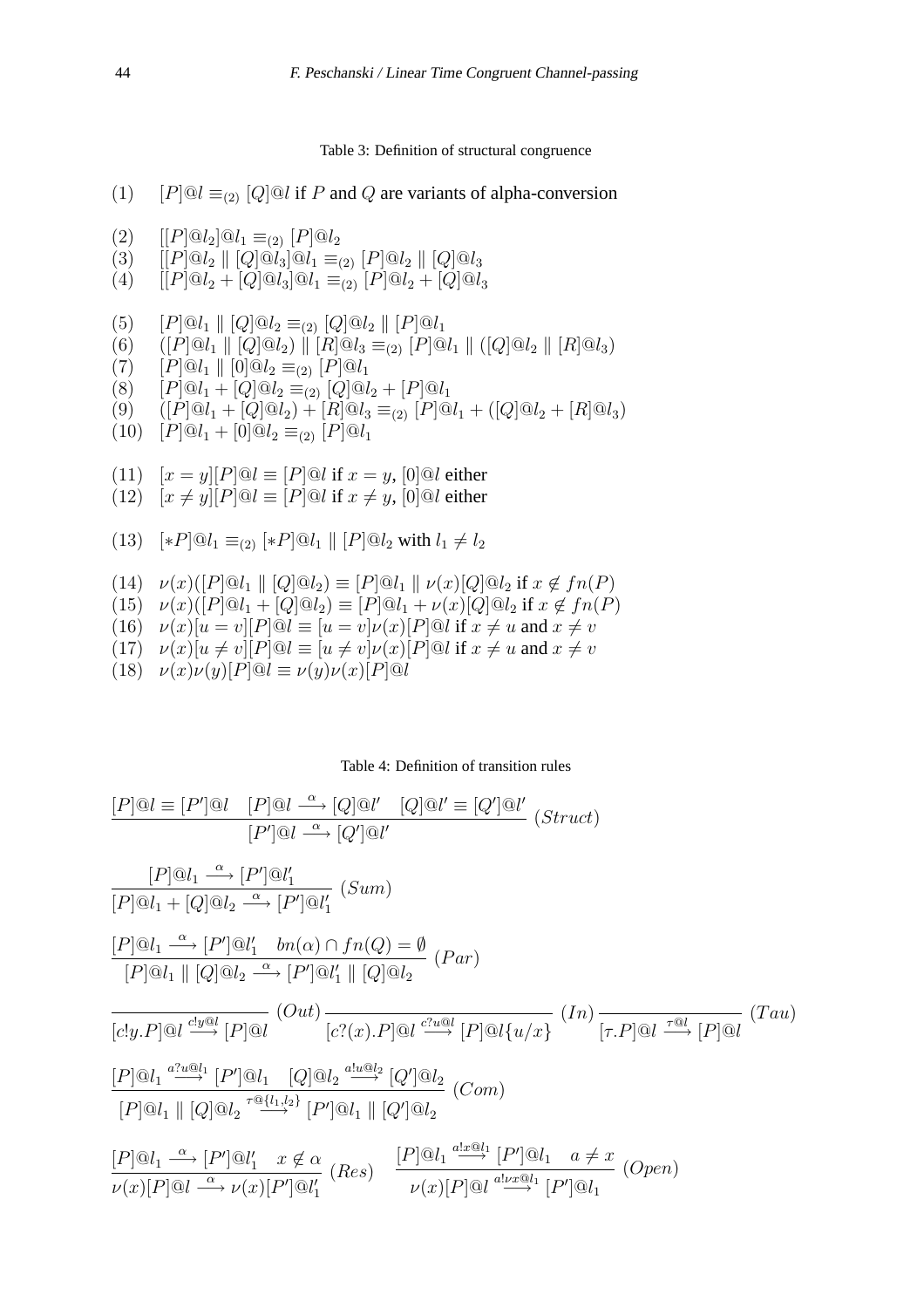*semantics* that perform substitutions directly through instantiations of the  $(In)$  inference rule. This rule relates a single input prefix  $a?(\alpha)$  to an infinite number of transitions/labels  $a?\alpha$  for every possible name u that can be received. The *late semantics* delay substitutions in instantiations of rule  $(Com)$ . But in the early case, it only matches pairs of input and output actions to infer silent steps. The (Res) rule explains that restriction is preserved by transitions that do not refer to the restricted name. Finally, the  $(Dpen)$  rule implements the communication of a restricted channel as a bound output action.

# 3.3 Behavioral Equivalences

The labeled transition systems defined previously denote a "natural" bisimulation equivalence that can be stated as follows:

**Definition 1** *The (strong early) bisimulation equivalence of two processes* [P]@l *and* [Q]@l *is noted* [P]@l .∼ [Q]@l*. This is the* largest symmetric *relation such that:*

if 
$$
[P]
$$
 @ $l \xrightarrow{\alpha}$   $[P']$  @ $l'$ , then  $\exists Q'$  such as  $[Q]$  @ $l \xrightarrow{\alpha}$   $[Q']$  @ $l'$  and  $[P']$  @ $l' \sim [Q']$  @ $l'$ 

Intuitively, this relation equates the tree-like structure of process behaviors by ensuring that both equivalent terms covers the same possible transition paths. In comparison with more "traditional" definitions for *early bisimulation* (cf. [8]), our variant only differs by the introduction of locations. Only co-located process may be equated here.

As illustrated in [2] and many other works, such equivalence relations can be used in various ways to derive semantic laws about the language. However, the CSP community developed an arguably simpler equivalence in which processes are considered as equivalent if they expose the same traces, which is a natural equality on sets of sequences. Thanks to locations, we can reformulate the equivalence for the language proposed in section 2 in similar terms. We first need to define the notion of *trace*:

**Definition 2** *The (LTS-based) trace* of a process  $[P]$ <sup> $\mathcal{Q}l$ </sup>*, noted*  $tr([P] \mathcal{Q}l)$ *, is obtained inductively by the following rules:*

(i) 
$$
tr([0]\textcircled{a}l) = {\langle \rangle}
$$
  
(ii) if  $[P]\textcircled{a}l \xrightarrow{\alpha} [P']\textcircled{a}l'$  then  $\langle \alpha \rangle .tr([P']\textcircled{a}l') \subseteq tr([P]\textcircled{a}l)$ 

*We also define the trace prefixing (*. *operator) on traces with the following rules:*

*(i)*  $\langle \alpha \rangle$  { $\langle \rangle$ } =  $\langle \rangle$  { $\langle \alpha \rangle$ } = { $\langle \alpha \rangle$ } *(ii)*  $\langle \alpha \rangle$   $\{ \langle \beta \rangle \} = \langle \alpha, \beta \rangle$ *(iii)*  $\langle \alpha \rangle A \cup B = \langle \alpha \rangle A \cup \langle \alpha \rangle B$ 

As discussed previously, the main issue with such connection between labeled transitions and traces is that one may not distinguish traces corresponding to different transitions sharing the same label. However, thanks to locations, we have the following important lemma:

# **Lemma 1** *(Linear time)*  $if [P] @ l \stackrel{\alpha}{\longrightarrow} [P'] @ l'$  and  $[P] @ l \stackrel{\beta}{\longrightarrow} [P''] @ l''$  with  $[P'] @ l' \not\sim [P''] @ l''$  then  $\alpha \neq \beta$

The proof sketch for this lemma is as follows. First, only the choice and parallel operator can lead to multiple transitions for similar actions. This non-determinism stems from the interaction of the commutativity axiom for  $+$  and  $\parallel$ , reflected in the semantics by the (*Struct*) rule of Table 4, with the  $(Par)$ ,  $(Com)$  and  $(Sum)$  rules. We have to consider the cases of expression P corresponding to either  $[Q]@l_1 \parallel [R]@l_2$  or  $[S]@l_3 + [T]@l_4$ . By definition of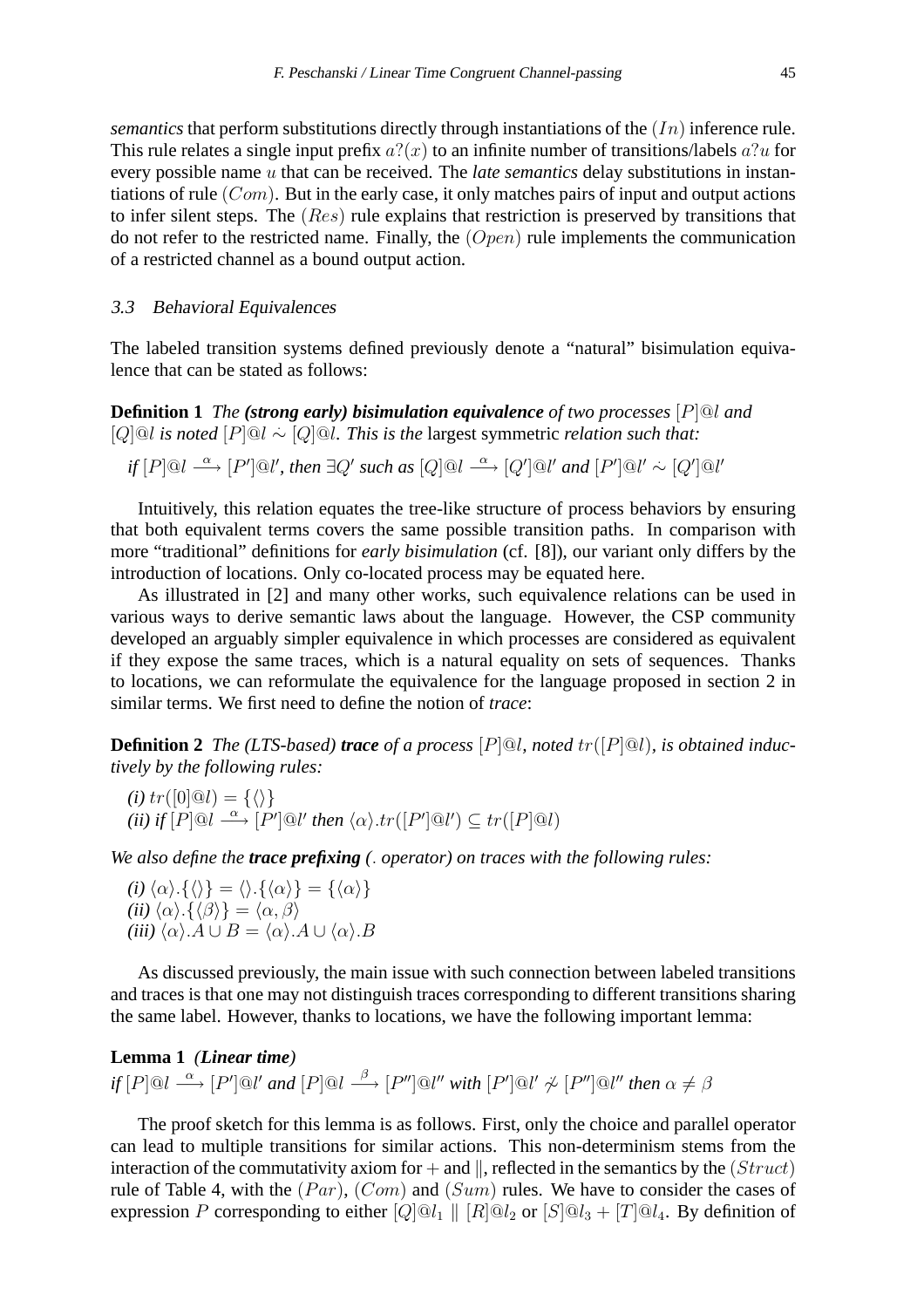the localized syntax, we have  $l_1 \neq l_2$  and  $l_3 \neq l_4$ . And from distinct locations we may only form distinct labels (*e.g.*  $a?u@l_1 \neq a?u@l_2$ ) so that  $\alpha \neq \beta$ 

We may now deduce an important reformulation for the equivalence of processes, under the form of the following theorem:

**Theorem 1** *(Trace and bisimulation equivalences coincide)*  $[P] @ l \sim [Q] @ l \iff tr([P] @ l) = tr([Q] @ l)$ 

This theorem is a trivial consequence of lemma 1 on definitions 1 and 2  $\Box$ 

Note that this result does not translate to late semantics because of the more complex bisimulation equivalence they denote. However, we can formulate similar results on *observational* variants of the semantics, which consist in disabling the silent steps (the  $\tau$  actions) when comparing processes. Given our two formulations for process equivalence, we have two ways to define such observational variant. In the Pi-calculus, *weak transitions* are introduced; they are noted  $[P] @ l \stackrel{\alpha}{\Longrightarrow} [P'] @ l'.$  These transitions are transitive closures on  $\tau$  steps around non-silent actions, which may be noted  $[P] @ l({\tau \otimes L \over \to})^*[P_1] @ l_1 \xrightarrow{\alpha} [P_2] @ l_2({\tau \otimes L' \over \to})^*[P'] @ l'.$ From these weak semantics we can define a *weak (early) bisimulation equivalence*. But we can also propose an observational variant directly based on the trace-equivalence of theorem 1. We define a function otr of *observational traces* over processes as:

$$
otr([P]@l) = \{ S \in tr([P]@l) \mid \forall L, \ \tau @ L \notin S \}
$$

This is the set of traces  $tr([P] \otimes l)$  in which we filter out all silent steps. We could also provide a model closer to the CSP trace model by making otr closed over prefixes, which we note otr<sup>∗</sup> and define as follows:

$$
\forall \mathcal{S}.\mathcal{T} \subseteq \text{otr}([P \mid \mathcal{Q}l), S \subseteq \text{otr}^*([P \mid \mathcal{Q}l)]
$$

We may finally introduce a *refinement operator* on processes, noted  $\subseteq$ , as follows:

$$
[P']@l \sqsubseteq [P]@l \iff \text{otr}^*([P']@l) \subseteq \text{otr}^*([P]@l)
$$

Refinement techniques are largely exploited in trace-based semantics such as CSP. It is a very practical tool to reason in a top-down manner from specifications to actual implementations. Refinement is harder to define in terms of labeled transition systems [9]. This illustrates the advantage of the proposed model in which both semantics coincide.

# **4 Congruent Channel-passing**

The equivalences defined in the previous sections raise important issues we propose to address now. First, there is some inconvenience in the fact that we defined trace equivalence upon LTS for process expressions. One has to build the transition system before being able to apply the trace model. Also, the equivalence relations of section 3 only coincide in early semantics, in which input prefixes denote impractical infinite branching. We would like to obtain similar results with late semantics. But more importantly, both the equivalences are *not preserved by input prefixes*. Consider the following example:

$$
[d!e]@l_1 \parallel [c?(x)]@l_2 \sim [d!e.[c?(x)]@l_2]@l_1 + [c?(x).[d!e]@l_1]@l_2 \quad (1)
$$

This corresponds to the *interleaving semantics* as implemented by the semantics proposed in the previous section. This equivalence is true for bisimulation equivalence (see [8]) and also for trace-equivalence since both match. However, we can also prove that:

 $[b? (d).([d!e]@l_1 \parallel [c? (x)]@l_2)]@l \nless [b? (d).([d!e.[c? (x)]@l_2]@l_1 + [c? (x).[d!e]@l_1]@l_2)]@l$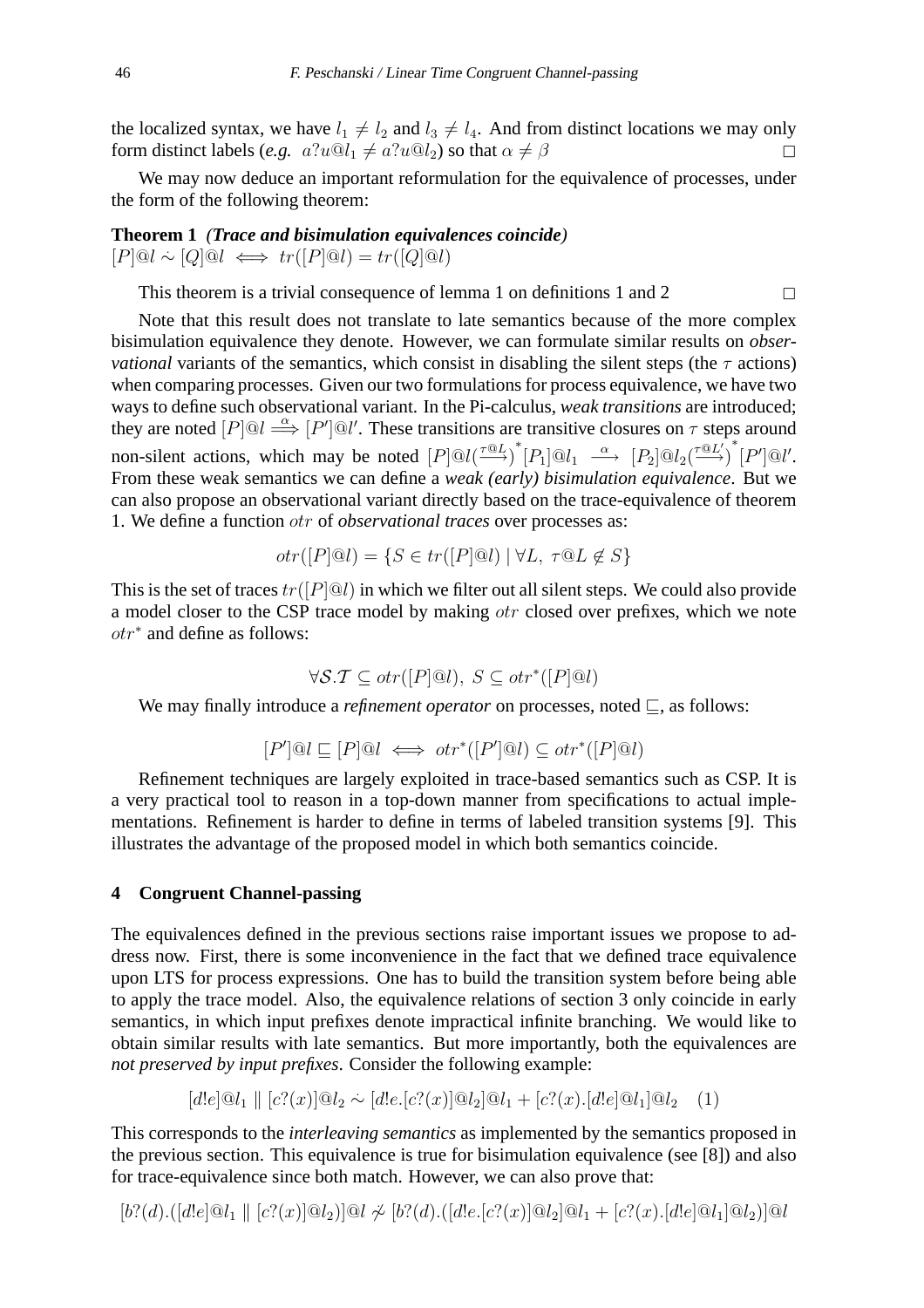#### Table 5: The revised syntax

| $\langle \textit{expr} \rangle ::=$       | $[0]$ <sup><math>\odot</math></sup>                                                               | inert                     |
|-------------------------------------------|---------------------------------------------------------------------------------------------------|---------------------------|
|                                           | $\vert [(\langle expr \rangle)]@l$                                                                | precedence                |
|                                           | $\vert \vert \langle \text{prefix} \rangle \langle \text{expr} \rangle \vert \mathcal{Q} \vert$   | sequence                  |
|                                           | $  \left[ \langle expr \rangle \right] @ l_1 + \left[ \langle expr \rangle \right] @ l_2$         | choice $(l_1 \neq l_2)$   |
|                                           | $  \left[ \langle expr \rangle \right] @ l_1 \parallel \left[ \langle expr \rangle \right] @ l_2$ | parallel $(l_1 \neq l_2)$ |
|                                           | $ \left[ *<\exp r\right> \mathbb{Q}l$                                                             | replication               |
|                                           |                                                                                                   |                           |
| $\langle \textit{prefix} \rangle ::= c!y$ |                                                                                                   | output                    |
|                                           | c(0x)                                                                                             | input                     |
|                                           | $\tau$                                                                                            | silent                    |
|                                           | $ \nu(c) $                                                                                        | restriction               |
|                                           |                                                                                                   |                           |
|                                           | $[x = y]$                                                                                         | match                     |

Here, the name d is bound through the input prefix  $b?$  (d) and the equivalence is infirmed for the substitution  ${c/d}$  (remember that input prefixes denote all the possible substitutions for  $d$  in early semantics). This tells that the equivalence relation is not a congruence on process expression. The proposed language is thus not truly compositional, at least with the proposed equivalences.

# 4.1 <sup>A</sup> Syntax with Substitutables and Fresh Occurrences

Let us consider again the issue raised by example (1) in the previous section. The problem is that we do not know in advance if the name  $d$  is susceptible to be captured by a binder (either an input prefix or a restriction) in some context. In the variant of the semantics we define in this section, if we write  $d'(x)$  or  $d(y)$ , then both the names d and y are *not substitutable* at all. In that case, the equivalence becomes trivially a congruence but by the same occasion, we lose the ability to communicate or restrict names and channels ! To circumvent this limitation, we modify the language syntax in two ways, as described on Table 5.

First, we remove the syntax rules for restriction and match/mismatch (in Table 2) and introduce dedicated prefixes. We do this because we need specific rules for these constructs. The second modification involves two new kinds of names that are defined as follows:

**Definition 3** *The substitutable of a name x, noted*  $\lambda x$ *, is a name that can be bound by either an input prefix*  $d'(x)$  *(for any channel d) or a restriction*  $\nu(x)$ *. A fresh occurrence of* x, noted νx *(or* νy *provided that* νy *is fresh), is a name used for substitution of* λx *in a restriction scope*  $\nu(x)$ *. Moreover, vx must be a fresh name, different from any other name.* 

In the new syntax, the prefix  $d!x$  expresses an output on a channel  $d$  that cannot be received or restricted (*i.e.* it cannot be bound) in any context. More precisely, if the term appears in a context where the name  $d$  is bound, then  $d$  remains a free occurrence. On the other hand, in the prefix  $\lambda d!x$ , if d is bound (*e.g.* in either  $c?(\tilde{d}) \cdot \lambda d!x$  or  $\nu(\tilde{d}) \cdot \lambda d!x$ ), then  $\lambda d$ may be accordingly substituted in the sub-term.

The *freshness property* of a fresh occurrence  $\nu x$  states in particular that distinct restrictions must result in substitutions by distinct *and unique* names. For example, two restrictions on the same name x, both noted  $\nu(x)$ , will lead to substitutions by different names, such as  $\nu x_1$  and  $\nu x_2$  with  $\nu x_1 \neq \nu x_2$ . A sufficient condition is to consider fresh occurrences as globally unique names (which is a reasonable assumption in practice).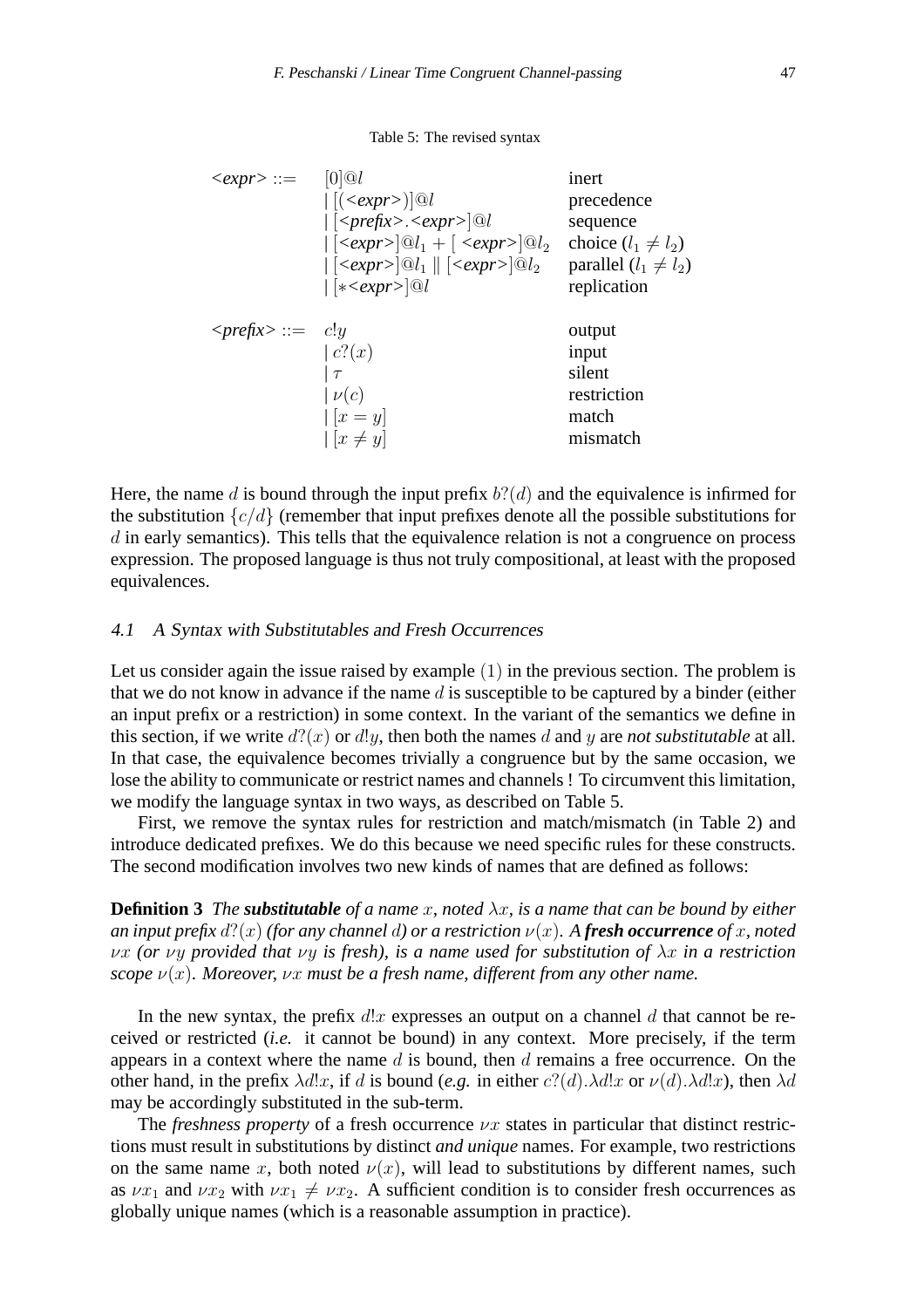Table 6: The trace semantics of the Pi-calculus with substitutables and fresh names

(1) 
$$
tr([P] \otimes l) = tr([Q] \otimes l)
$$
 if  $[P] \otimes l \equiv_{(2)} [Q] \otimes l$ 

$$
(2) \quad tr([0] \textcircled{u}) = \langle \rangle
$$

- (3)  $tr([\tau.P]@l) = \langle \tau @l \rangle tr([P]@l)$
- (4)  $tr([\xi?(x).P]@l) = \langle \xi?(x)@l \rangle tr([P]@l)$
- (5)  $tr([\xi! \gamma.P] @l) = \langle \xi! \gamma @l \rangle tr([P] @l)$
- (6)  $tr([\nu(x).P]@l) = tr([P]@l){\nu x/\lambda x}$  with  $\nu x$  fresh
- (7)  $tr([[ \xi = \gamma] \cdot P] @l) = tr([P] @l)$  if  $\xi = \gamma$ ,  $\langle \rangle$  either
- (8)  $tr([{\xi \neq \gamma}].P]@l) = tr([P]@l)$  if  ${\xi \neq \gamma}$ ,  ${\langle}$  either

$$
(9) \quad tr([P]@l_1 + [Q]@l_2) = tr([P]@l_1) \cup tr([Q]@l_2)
$$

(10) 
$$
tr([P]@l_1 \rVert [Q]@l_2) = tr([P]@l_1) \otimes tr([Q]@l_2)
$$

# 4.2 Revised Operational Semantics

We may now define the operational semantics for the extension of the language proposed in the previous section. We define these semantics *directly* in term of traces, through the function tr over processes as defined inductively on Table 6.

The first rule (1) relates the trace function tr to a structural congruence noted  $\equiv_{(2)}$ . This is the equivalence  $\equiv$  (cf. Table 3) in which we remove all rules related to the "old" restriction and match/mismatch constructs *(i.e.* we remove the rules  $(11),(12)$ , and  $(14)$  to  $(18)$  in Table 3). The rules (2) to (8) give the semantics of the language prefixes. The occurrences  $\xi$ and  $\gamma$  of names in these rules can represent either regular names x, substitutables  $\lambda x$ , or fresh occurrences  $\nu x$ . This is to reduce the number of cases where the difference among name categories does not intervene. Of particular interest are rules (4) and (6) respectively for input prefix and restriction. In contrast to the LTS trace semantics given previously, the traces for input prefixes does not account for all (infinite) possible substitutions. The rule for restriction  $\nu(x)$  involves the substitution of  $\lambda x$  by a fresh occurrence  $\nu x$ . The substitution over process expressions trivially extends to traces, we thus have for any substitution  $\sigma$ ,  $(tr([P] \mathbb{Q}l))\sigma = tr([P] \mathbb{Q}l)\sigma)$ . We finally propose a rule for the choice operator, which is the union of traces for both the branches, and a rule for parallel which is obtained through *trace product and interleaving* defined as follows:

**Definition 4** *The trace product of two process traces*  $T_1$  *and*  $T_2$  *is noted*  $T_1 \otimes T_2$ *. It produces the trace interleaving, noted*  $T_1 \oplus T_2$ *, in which communication steps are correctly substituted. It is defined inductively as follows:*

 $\mathcal{T}_1 \otimes \{\langle \rangle\} = \mathcal{T}_1$  *and*  $\{\langle \rangle\} \otimes \mathcal{T}_2 = \mathcal{T}_2$  *and*  $\{\langle \rangle\} \otimes \{\langle \rangle\} = \{\langle \rangle\}$  *or*  $\mathcal{T} = \mathcal{T}_1 \otimes \mathcal{T}_2$  with  $\forall \langle \alpha \rangle . \mathcal{T}'_1 \subseteq \mathcal{T}_1$  and  $\forall \langle \beta \rangle . \mathcal{T}'_2 \subseteq \mathcal{T}_2$  then *(i) if*  $\alpha = c! \gamma \mathbb{Q}l_1$  *or*  $\alpha = \lambda d! \gamma \mathbb{Q}l_1$  *and*  $\beta = c?(\alpha) \mathbb{Q}l_2$  *or*  $\beta = \lambda e?(\alpha) \mathbb{Q}l_2$ then  $\langle \tau @ \{l_1, l_2\} \rangle$ .  $({\mathcal T}_1' \otimes {\mathcal T}_2' \{\gamma/\lambda x\}) \cup ({\mathcal T}_1 \oplus {\mathcal T}_2) \subseteq {\mathcal T}$ *(ii) if*  $\alpha = \nu c! \gamma \mathcal{Q}l_1$  *and*  $\beta = \nu c?(\alpha) \mathcal{Q}l_2$ then  $\langle \tau \mathbb{Q} \{l_1, l_2\} \rangle$ .  $(\mathcal{T}_1' \otimes \mathcal{T}_2' \{\gamma/\lambda x\}) \subseteq \mathcal{T}_1$ *(iii) or*  $\mathcal{T}_1 \oplus \mathcal{T}_2 = \langle \alpha \rangle$ .  $(\mathcal{T}_1' \otimes \mathcal{T}_2) \cup \langle \beta \rangle$ .  $(\mathcal{T}_1 \otimes \mathcal{T}_2') \subseteq \mathcal{T}$ 

The definition above is relatively complex since it mixes trace interleaving (case *(iii)*) and communications with substitution. Let us illustrate these semantics on some basic examples, starting with the canonical communication system written as follows:

$$
[c!e]@l_1 \parallel [c?(x).P(\lambda x)]@l_2
$$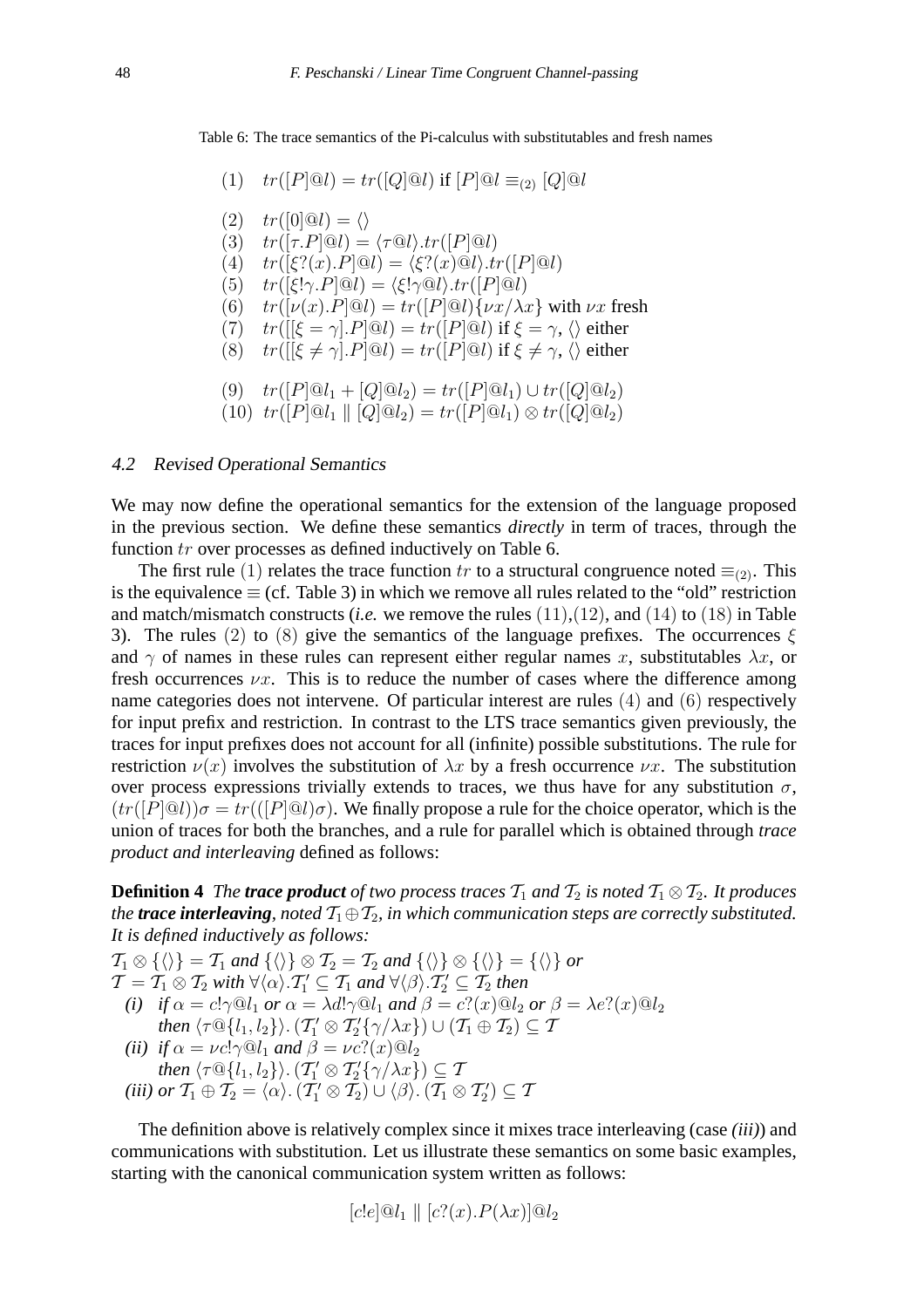Note that we now use a substitutable  $\lambda x$  to denote the possible substitution of the bound name x. In contrast to the language and semantics of section 2, the plain name  $x$  cannot be substituted anymore. The semantics of the previous example are traces defined as follows:

$$
\mathcal{T} = tr([c!e] \otimes l_1 \parallel [c?(x).P(\lambda x)] \otimes l_2) = tr([c!e] \otimes l_1) \otimes tr([c?(x).P(\lambda x)] \otimes l_2)
$$

From the rules of Table 6 we have:

$$
\begin{cases}\ntr([c!e]\mathbb{Q}l_1) = \langle c!e\mathbb{Q}l_1 \rangle \\
tr([c?(x).P(\lambda x)]\mathbb{Q}l_2) = \langle c?(x)\mathbb{Q}l_2 \rangle .\ntr([P(\lambda x)]\mathbb{Q}l_2)\n\end{cases}
$$

These traces can only be matched by case  $(i)$  in the definition of  $\otimes$ , from which we infer:

$$
\mathcal{T} = \langle \tau \mathbb{Q} \{l_1, l_2\} \rangle. (\{\langle\rangle\} \otimes tr([P(\lambda x)] \mathbb{Q}l_2) \{e/\lambda x\})
$$
  

$$
\cup \{ \langle c!e \mathbb{Q}l_1 \rangle \} \oplus (\langle c?(x) \mathbb{Q}l_2 \rangle . tr([P(\lambda x)] \mathbb{Q}l_2))
$$

This may be simplified by applying the interleaving operator  $\oplus$  as follows:

$$
\mathcal{T} = \langle \tau \mathbb{Q} \{l_1, l_2\} \rangle \cdot (\{\langle \rangle\} \otimes tr([P(\lambda x)] \mathbb{Q}l_2) \{e/\lambda x\})
$$
  

$$
\cup \langle c!e \mathbb{Q}l_1, c?(x) \mathbb{Q}l_2 \rangle \cdot tr([P(\lambda x)] \mathbb{Q}l_2) \cup \langle c?(x) \mathbb{Q}l_2, c!e \mathbb{Q}l_1 \rangle \cdot tr([P(\lambda x)] \mathbb{Q}l_2)
$$

Finally, we end up with the following semantics:

$$
\mathcal{T} = \langle \tau \mathbf{Q} \{l_1, l_2\} \rangle \cdot tr([P(e)] \mathbf{Q}_2)
$$
  
\n
$$
\cup \langle c!e \mathbf{Q}l_1, c?(\mathbf{x}) \mathbf{Q}l_2 \rangle \cdot tr([P(\lambda \mathbf{x})] \mathbf{Q}l_2)
$$
  
\n
$$
\cup \langle c?(\mathbf{x}) \mathbf{Q}l_2, c!e \mathbf{Q}l_1 \rangle \cdot tr([P(\lambda \mathbf{x})] \mathbf{Q}l_2)
$$

Intuitively, the meaning of the program is that either the communication depicted occurs or we take into account the fact that someone else could resolve the communication on channel  $c$  through composition. Consider now the variant with a restriction on  $c$  as follows:

 $[\nu(c),([\lambda c!e] \mathcal{Q}_l, \parallel [\lambda c?(x),(\lambda x)] \mathcal{Q}_l,]]\mathcal{Q}_l]$ 

We use the substitutable  $\lambda c$  because c itself cannot be restricted since it cannot be substituted. From rule (6) of Table 6, we derive the trace semantics  $T$  of this example as follows:

$$
\mathcal{T} = tr([\lambda c!e]@l_1 \parallel [\lambda c?(x).P(\lambda x)]@l_2)\{\nu c/\lambda c\} \text{ with } \nu c \text{ fresh}
$$
  
=  $tr([\nu c!e]@l_1 \parallel [\nu c?(x).P(\lambda x)]@l_2)$ 

We are now in the case *(ii)* of the definition for the trace product, from which we obtain:

$$
\mathcal{T} = \langle \tau \mathbb{Q}\{l_1, l_2\} \rangle. (\{\langle \rangle\} \otimes tr([P(\lambda x)] \mathbb{Q}l_2)\{e/\lambda x\})
$$

And finally:  $\mathcal{T} = \langle \tau \mathbb{Q} \{l_1, l_2\} \rangle . \text{tr}([P(e)] \mathbb{Q}l_2)$ 

We finally illustrate channel passing using the following example:

$$
[c!e]@l_1 \parallel [c?(x).\lambda x!f]@l_2 \parallel [e?(y).P(\lambda y)]@l_3
$$

The associativity of  $\parallel$  allows us to treat the left or right composition in any order. Moreover, there are many possible executions in which the two communications we are interested in do not occur. We will thus only give the sub-traces  $T'$  of this expression in which the communication occur. For the left-side process which is an instance of the first example with  $P = \lambda x! f$ , we are left with the sequence :  $\langle \tau \mathbb{Q} \{l_1, l_2\}, e! f \mathbb{Q}l_2 \rangle$ . We see here that the passed name e is used as a channel in a subsequent trace. When combined with the traces of the right-side process, we can deduce the trace  $\langle \tau \mathbb{Q} \{l_1, l_2\}, \tau \mathbb{Q} \{l_2, l_3\} \rangle \cdot tr([P(f)] \mathbb{Q}l_3)$ .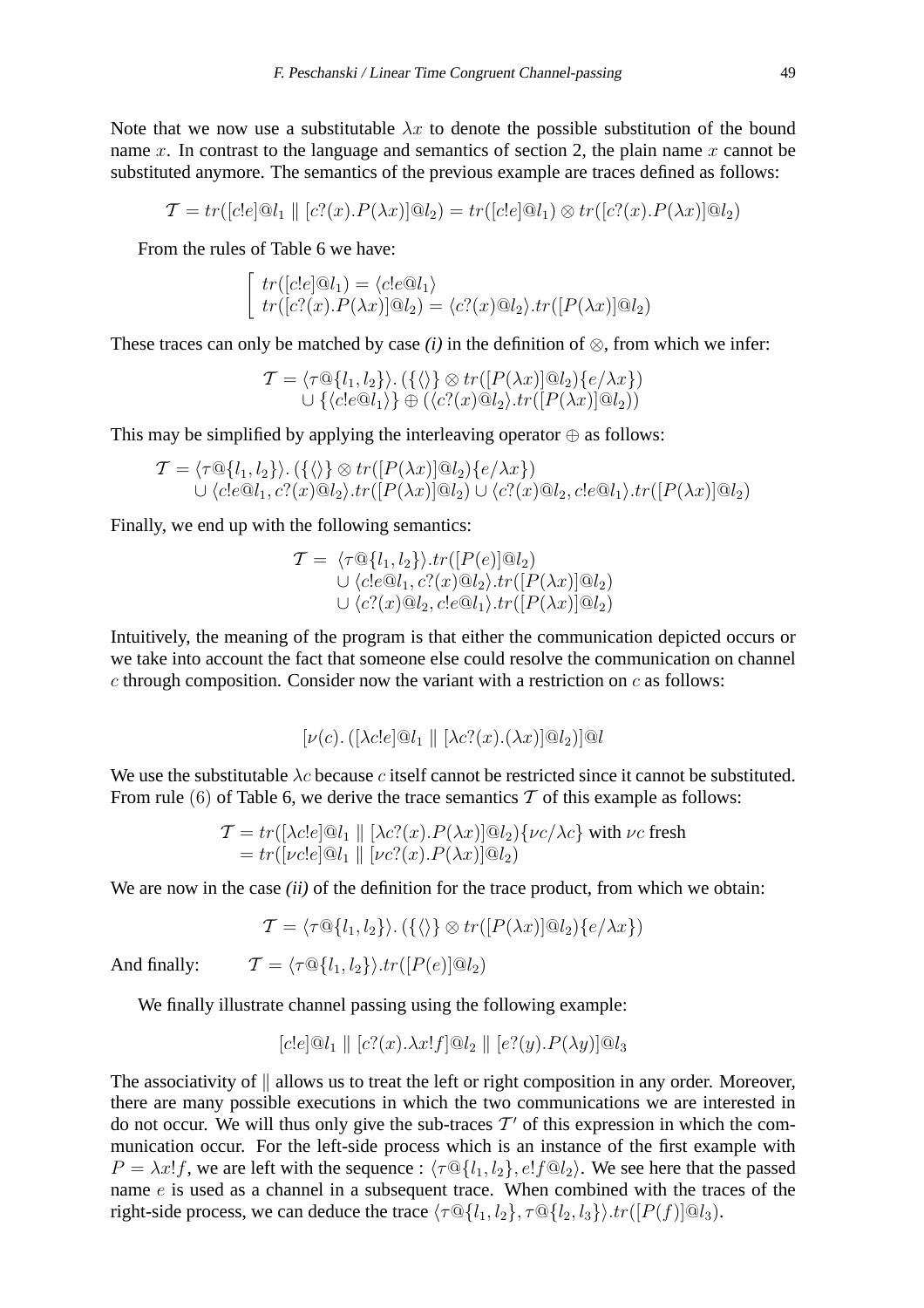# 4.3 Revised Trace-equivalence

As illustrated in the previous section, the proposed language, if not equivalent, retains the major features of the Pi-calculus such as channel-passing. Moreover, we integrate locations and as such preserve the results of section 3. Thereupon, we can deduce from the previous semantics, directly expressed as traces, a precise *trace equivalence* as follows:

**Definition 5** *The trace equivalence of two processes* [P]@l *and* [Q]@l*, which is noted* [P]@l ∼ [Q]@l*, is defined as the equality of the implied traces:*  $[P] @ l \sim [Q] @ l \iff tr([P] @ l) = tr([Q] @ l)$ 

In comparison to the equivalence proposed in section 3, this revised version is based on late semantics. Moreover, we can state a very important lemma about the revised equivalence:

Lemma 2  $\left(\sim$  *is preserved by input prefixes if*  $[P] @ l \sim [Q] @ l \text{ then } \forall \xi, \forall \gamma, \xi?(\gamma) . [P] @ l \sim \xi?(\gamma) . [Q] @ l$ 

We have  $[P] @ l \sim [Q] @ l \iff tr([P] @ l) = tr([Q] @ l)$  by definition of trace equivalence. From the semantics for input prefixes, as defined by rule (4) in Table 6, we also have  $tr(\xi?(\gamma).[P]@l) = \langle \xi?(\gamma)@l \rangle \cdot tr([P]@l)$ , which trivially equates  $\langle \xi?(\gamma)@l \rangle \cdot tr([Q]@l)$ 

Now we can move on to the generalization of the congruence property of the proposed trace equivalence. We first need to establish the following lemma:

**Lemma 3** *(*⊗ *left-preserves equality) Let*  $\mathcal{T}_1$ *,*  $\mathcal{T}_2$  *and*  $\mathcal{T}_3$  *be traces, we then have*  $\mathcal{T}_1 = \mathcal{T}_2 \Longrightarrow \mathcal{T}_1 \otimes \mathcal{T}_3 = \mathcal{T}_2 \otimes \mathcal{T}_3$ *.* 

The proof sketch for this lemma is by structural induction on traces, following the scheme for the definition of  $\otimes$  (cf. definition 4). For the base case, in which  $\mathcal{T}_1 = \mathcal{T}_2 = \langle \rangle$ , the lemma is trivially verified since we have by definition  $\langle \rangle \otimes T_3 = T_3$ . Now we are left with the three inductive cases *(i)*, *(ii)* and *(iii)* of definition 4. In each case, we only have to look at the left trace since we only prove the preservation of equality on the left side of the  $\otimes$  operator (the right-side case is handled through commutativity of  $\parallel$ ). In the inductive cases, we define  $\mathcal{T}_i = \bigcup_{\alpha, \mathcal{T}'_i} \langle \alpha \rangle \cdot \mathcal{T}'_i$  ( $i \in \{1, 2, 3\}$ ). By the hypothesis of induction, we have  $\forall u, T'_1 \otimes u = T'_2 \otimes u$ . So, in particular,  $\forall \gamma, \lambda x, T'_1 \otimes T'_3 \{\gamma/\lambda x\} = T'_2 \otimes T'_3 \{\gamma/\lambda x\}.$ Finally, equality on sets is trivially preserved by both the union and prefixing relations (and also by  $\oplus$  which is a composition of union and prefixing) so that we have  $\langle \tau @ \{l_1,l_2\} \rangle. ((\mathcal{T}_1' \otimes$  $T_3' \{\gamma/\lambda x\}$   $\cup$   $(T_1 \oplus T_3)$  =  $\langle \tau \mathbb{Q} \{l_1, l_2\} \rangle$ . $((T_2' \otimes T_3' \{\gamma/\lambda x\}) \cup (T_2 \oplus T_3))$ . This covers the three inductive cases and thus concludes the proof

# **Theorem 2** *(*∼ *is a congruence on processes) For all terms*  $\mathcal E$  *in which*  $[P]@l$  *appears, if*  $[P]@l \sim [Q]@l$ *, then*  $\mathcal E \sim \mathcal E\{[P]@l/[Q]@l\}$

The proof for this theorem is by structural induction on the language constructors. First, structural congruence is a congruence by definition. Moreover, we can generalize lemma 2 for input, output and silent prefixes. For such a prefix  $\alpha$  and a process P, we have the same basic fact that  $tr([\alpha.P]\textcircled{a}l) = \langle \alpha \textcircled{a}l \rangle tr([P]\textcircled{a}l)$ . Match and mismatch may reduce to the empty trace, but this does not impact the congruence property. The restriction semantics also involve substitutions by fresh (and free) names. Let  $\sigma$  and  $\sigma'$  be two substitutions on the same domain. Through alpha-conversion, we have  $tr([P] \otimes l) = tr([Q] \otimes l) \implies tr([P] \otimes l) \sigma =$  $tr([Q]@l)\sigma'$  which is enough to cover the congruence property of the restriction prefixes.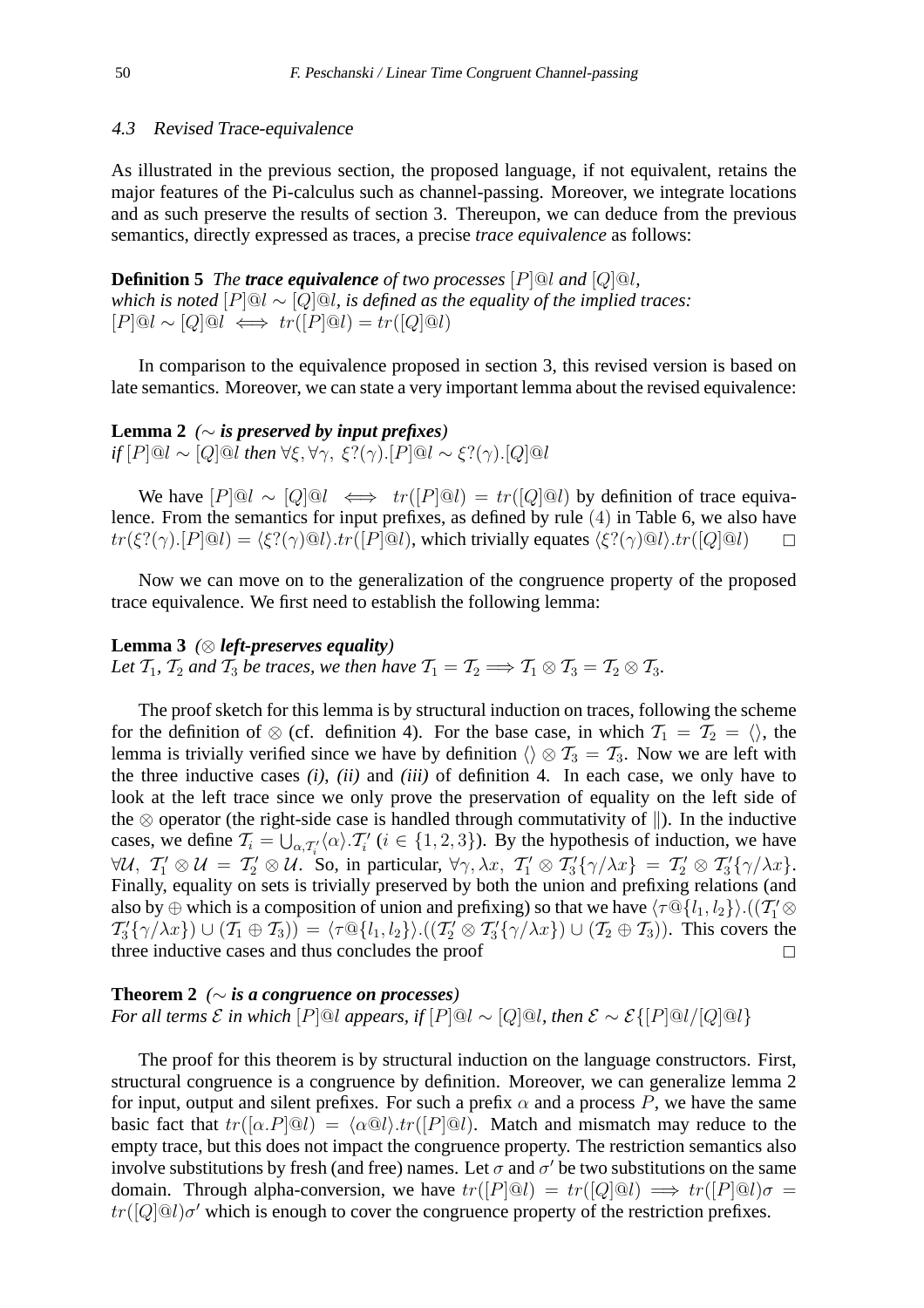Now consider the case of the choice operator. Suppose two processes  $P$  and  $P'$  such as  $[P]@l_1 \sim [P']@l_1$ , which means  $tr([P]@l_1) = tr([P']@l_1)$ . The semantics of  $[P]@l_1 + [Q]@l_2$ are  $tr([P]@l_1 + [Q]@l_2) = tr([P]@l_1) \cup tr([Q]@l_2)$ . From simple properties of set union, we have  $tr([P]@l_1) \cup tr([Q]@l_2) = tr([P']@l_1) \cup tr([Q]@l_2)$  since  $tr([P]@l_1) = tr([P']@l_1)$ . So we have  $[P]@l_1 + [Q]@l_2 \sim [P']@l_1 + [Q]@l_2$ . We can follow a similar scheme to prove the congruence property for the parallel operator. But for this we have to prove that if  $tr([P]@l_1) = tr([P'@l_1])$  then  $tr([P]@l_1) \otimes tr([Q]@l_2) = tr([P']@l_1) \otimes tr([Q]@l_2)$ . This is true by lemma 3.

The simple but fundamental corollary of theorem 2 is that unlike most Pi-calculus variants, the language we propose in this paper is truly *compositional*. This removes the burden of reasoning based on contextual informations, unavoidable in most behavioral equivalences on Pi-calculus processes [8].

## **5 Related Work**

To our knowledge, there exist few works that aim at bringing CSP and the Pi-calculus closer at the formal level. Yet, many CSP-based programming languages and implementations such as Kroc/Linux [4], Icarus [5] or JCSP Network Edition [6] introduce channel-passing extensions. These works do not discuss, though, the influence of the new constructs on the formal semantics of the language. We hope that our propositions could be used as foundations for such mobile variants.

Testing theories can be used to compare trace-based and bisimulation-based equivalences for both static and channel-passing calculi. It is usual to associate bisimulation and trace models with respectively *may* and *must testing equivalences* [10]. In this work, we show that for a particular language, a variant of the pi-calculus with explicit locations and early semantics, both definitions coincide. There also exist transition-based models for CSP, for example in [11]. But channel passing is not discussed.

Various process algebras and programming language semantics have been recast and compared in the *unifying theories of programming* by Hoare and Jifeng [12]. Given a single denotational tool, namely relations and associated operators, most programming language concepts can be expressed and compared in this unifying framework. In contrast, our work focuses on operational semantics and discusses slight extensions making the departing worlds of bisimulation and trace equivalence coincide. Interestingly enough, trace equivalence on its own seems sufficient to characterize the category of language proposed in the paper. In the light of Hoare and Jifeng's unification work, it is probable that more profound coincidences exist. The fact that channel-passing may be expressed in more denotational terms, however, remains an open (and intriguing) question.

In this paper, we define a trace model that is an extension of a subset of the traditional CSP semantics (as defined in [1]) without prefix closure. Moreover, we integrate the silent steps to model the generalized choice operator of the Pi-calculus. In order to adapt the very practical refinement techniques of CSP, we must exhibit the prefix closure of the traces in which silent steps are filtered out. It is thankfully very easy to derive such semantics, noted  $otr^*$  in the paper. Stable failures and divergences are important tools we have not yet taken into account in the proposed model. The reason is that we capture the branching-time semantics and thus provide a precise equivalence we would like to investigate furthermore.

Explicit locations are introduced for a variant of the CCS language in [13] to discuss fairness models. Locations in this work are much more precise than ours. An order relation is introduced whereas we only rely on (in)equality. We may also remark that in both approaches, the frontier between safety and liveness properties is not as strongly delimited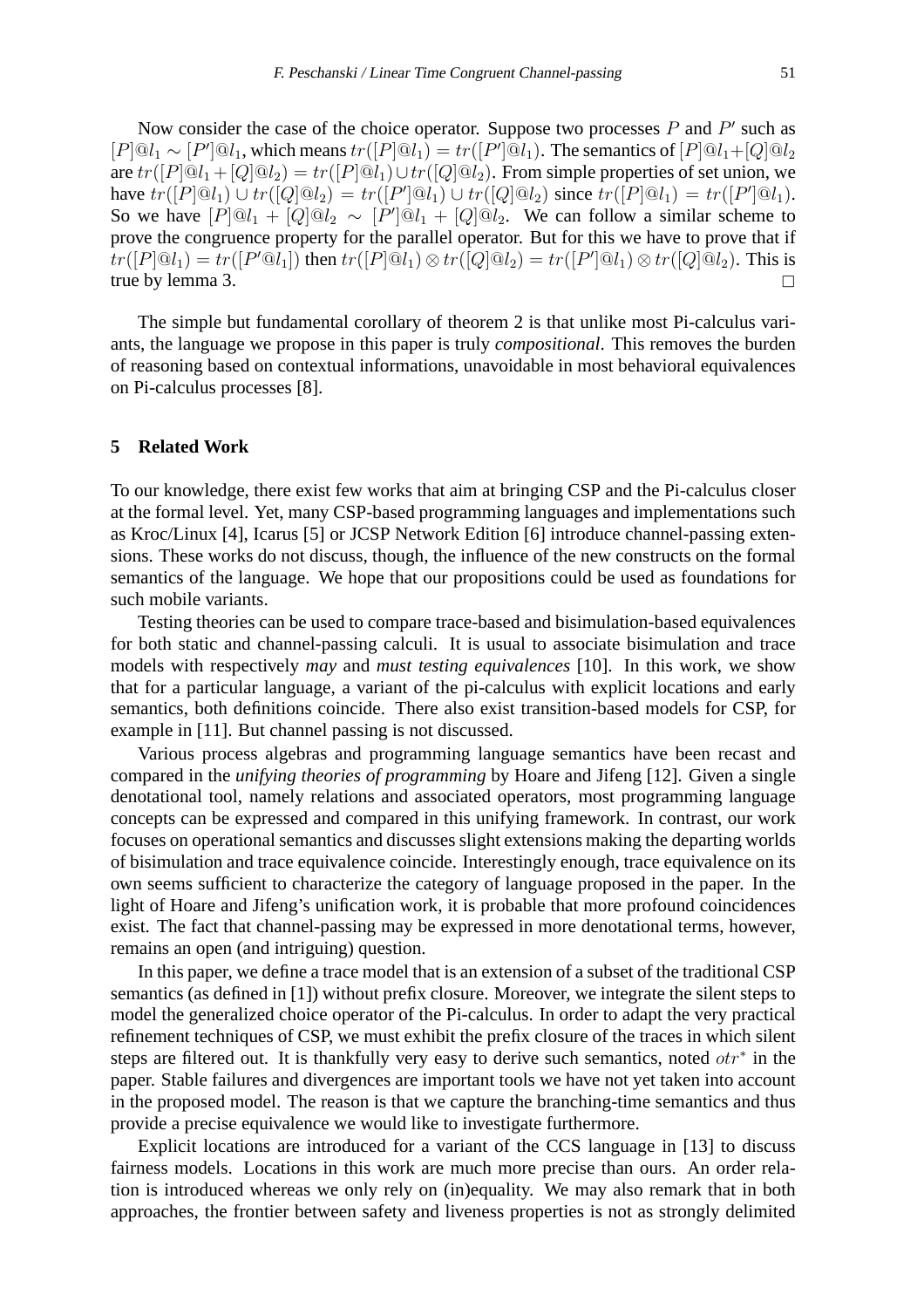as usual. Moreover, the expressive power of localized variants does not seem to suffer much from the addition of locations. While this is not needed for the results presented, we may relax the semantics by proposing a weakest form of equivalence in which processes need not to be co-located in order to be compared. An interesting weaker variant is to only maintain (in)equality of locations among traces. For example the trace  $\{\langle \alpha \mathbb{Q}l_1, \beta \mathbb{Q}l_2 \rangle\}$  with  $l_1 \neq l_2$ would be equivalent to  $\{\langle \alpha \mathbb{Q}l_3, \beta \mathbb{Q}l_4 \rangle \}$  *iff*  $l_3 \neq l_4$ .

There are many discussions on the basic syntax for Pi-calculus terms, and there exist in fact many variants of the language. In this paper, most of the language constructors are prefixes. In [8], the fact that most constructs of the Pi-calculus can be expressed in purely operational ways is discussed. For example, the restriction operator can be seen as an action through dedicated open and close rules. But it is then difficult to produce normal forms of terms, which is an important step for most proofs on congruence properties. It is notable that normalization is less prominent when the semantics are expressed in terms of traces. In fact, we do not rely on any normal form in our proposition.

From all characterizations of Pi-calculus semantics, our proposition is probably closest to the *open bisimulation* by Sangiorgi [14]. This is to our knowledge the only fully compositional characterization of the Pi-calculus semantics. To achieve this, open bisimulation integrates the quantification over all substitutions in its definition. In our proposition, the quantification occurs directly in the semantics, because substitutable channels can always be used for communication. This leads to an arguably simpler characterization of behavioral equivalence. Moreover, the mismatch operator remains available whereas no simple definition of open bisimulation with mismatch is known [8].

# **6 Conclusion**

In this paper, we tried to illustrate that there were not always such *well delimited* frontiers between process algebras that are often considered as intrinsically dissimilar, for example CSP on one side and the Pi-calculus on the other side. As a matter of fact, we think that the activity of bringing things closer, by opposition of exhibiting differences, should be also of primary importance.

The difference between linear-time/branching-time semantics, the may/must testing dichotomy, or even the lack of precision of trace equivalence if compared to bisimulation, all these disappear with the surprisingly simple adjunction of *locations*. This does not seem to involve unbearable loss in terms of expressive power; though this issue should be further investigated.

Likewise, the often accepted idea that a channel passing language retaining all the features of the Pi-calculus may not be fully compositional seems, at least, unsatisfactory. Our proposition, once again, only involves a thin extension, namely the *substitutable* names, in order to obtain the most expected congruence property. Additionally, locations and substitutables may be treated separately. A motivating future work would be to define a congruent form of Pi-calculus, characterized through labeled transition systems and bisimulation exclusively.

Our main motivation, however, is to bring closer the CSP semantics and the Pi-calculus language. And there is a lot more to investigate in that direction. First, we should provide higher-level abstractions, most notably a richer set of datatypes. Distribution and explicit manipulation of locations ought to be explored as well. Termination of process is also somewhat neglected by Pi-calculus experts. On the semantic side, further experiments with the CSPlike refinement model are needed. For now, the translation to the proposed channel-passing calculus has been but roughly sketched. Later on, we wish that the proposed model could be used as foundations for practical languages and tools for the development of mobile systems with an emphasis on safety and assisted verification.